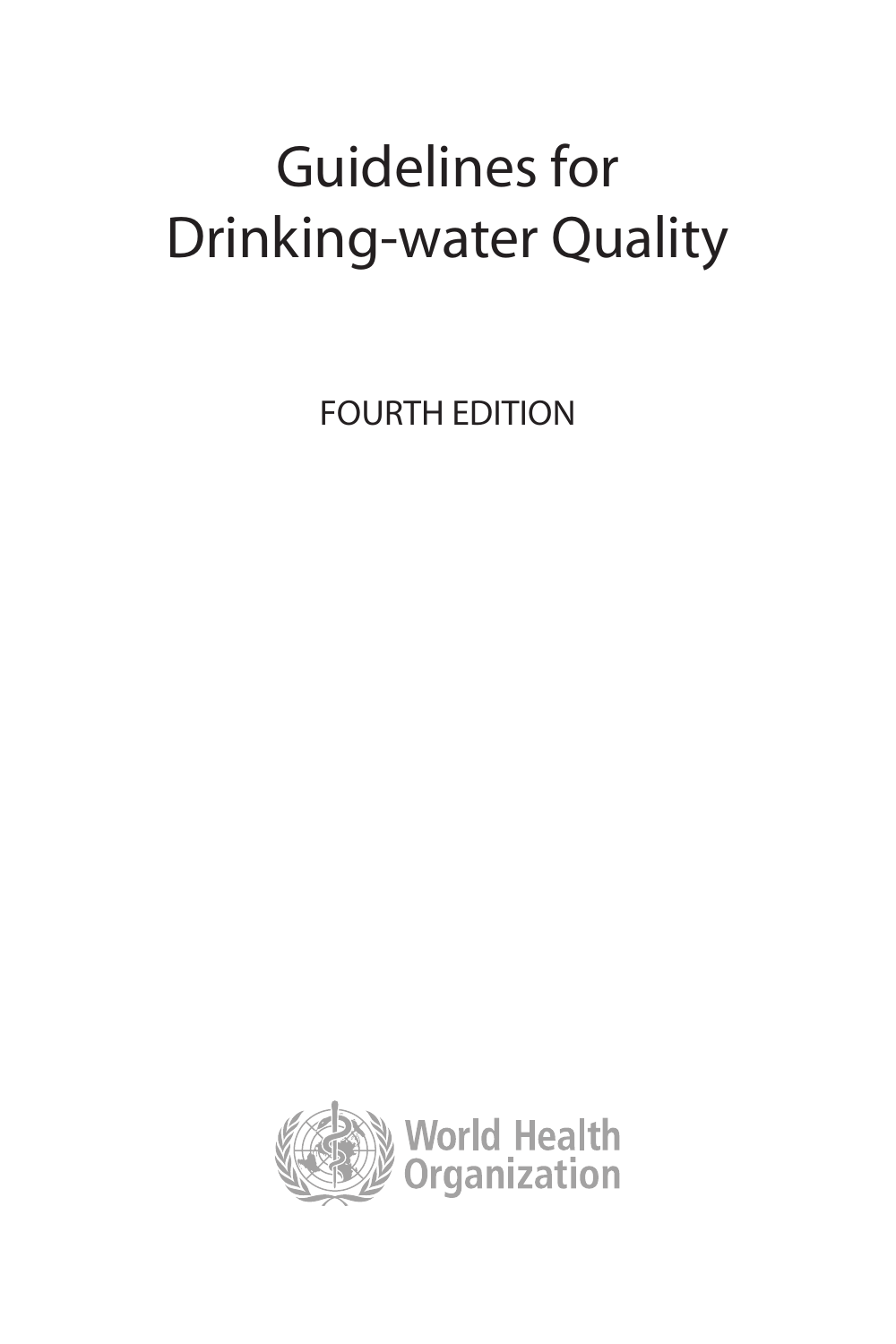## GUIDELINES FOR DRINKING-WATER QUALITY

| Table A3.2 (continued) |  |
|------------------------|--|
|------------------------|--|

| <b>Chemical</b>           | Reason for not establishing a guideline value                                                                                                           |
|---------------------------|---------------------------------------------------------------------------------------------------------------------------------------------------------|
| Spinosad                  | Not considered appropriate to set quideline values for pesticides<br>used for vector control in drinking-water                                          |
| Sulfate                   | Not of health concern at levels found in drinking-water <sup>a</sup>                                                                                    |
| Temephos                  | Not considered appropriate to set quideline values for pesticides<br>used for vector control in drinking-water                                          |
| Total dissolved solids    | Not of health concern at levels found in drinking-water <sup>a</sup>                                                                                    |
| Trichloramine             | Available data inadequate to permit derivation of health-based<br>guideline value                                                                       |
| Trichloroacetonitrile     | Available data inadequate to permit derivation of health-based<br>guideline value                                                                       |
| Trichlorobenzenes (total) | Occur in drinking-water at concentrations well below those of<br>health concern, and health-based value would exceed lowest<br>reported odour threshold |
| 1,1,1-Trichloroethane     | Occurs in drinking-water at concentrations well below those of<br>health concern                                                                        |
| Zinc                      | Not of health concern at levels found in drinking-water <sup>a</sup>                                                                                    |
|                           |                                                                                                                                                         |

a May affect acceptability of drinking-water (see chapter 10). b Aminomethylphosphonic acid.

c An important operational water quality parameter.

| Table A3.3 Guideline values for chemicals that are of health significance in drinking-water |  |
|---------------------------------------------------------------------------------------------|--|
|---------------------------------------------------------------------------------------------|--|

|                                                    | <b>Guideline value</b> |                     |                                                       |
|----------------------------------------------------|------------------------|---------------------|-------------------------------------------------------|
| <b>Chemical</b>                                    | mg/l                   | $\mu$ g/l           | <b>Remarks</b>                                        |
| Acrylamide                                         | $0.0005$ <sup>a</sup>  | 0.5 <sup>a</sup>    |                                                       |
| Alachlor                                           | 0.02 <sup>a</sup>      | 20 <sup>a</sup>     |                                                       |
| Aldicarb                                           | 0.01                   | 10                  | Applies to aldicarb sulfoxide and<br>aldicarb sulfone |
| Aldrin and dieldrin                                | 0.000 03               | 0.03                | For combined aldrin plus dieldrin                     |
| Antimony                                           | 0.02                   | 20                  |                                                       |
| Arsenic                                            | 0.01 (A, T)            | 10(A,T)             |                                                       |
| Atrazine and its chloro-s-<br>triazine metabolites | 0.1                    | 100                 |                                                       |
| <b>Barium</b>                                      | 0.7                    | 700                 |                                                       |
| Benzene                                            | 0.01 <sup>a</sup>      | 10 <sup>a</sup>     |                                                       |
| Benzo[a]pyrene                                     | $0.0007$ <sup>a</sup>  | 0.7 <sup>a</sup>    |                                                       |
| Boron                                              | 2.4                    | 2 4 0 0             |                                                       |
| <b>Bromate</b>                                     | $0.01a$ (A, T)         | $10^{\circ}$ (A, T) |                                                       |
| Bromodichloromethane                               | 0.06 <sup>a</sup>      | 60 <sup>a</sup>     |                                                       |
| Bromoform                                          | 0.1                    | 100                 |                                                       |
| Cadmium                                            | 0.003                  | 3                   |                                                       |
| Carbofuran                                         | 0.007                  | 7                   |                                                       |
| Carbon tetrachloride                               | 0.004                  | 4                   |                                                       |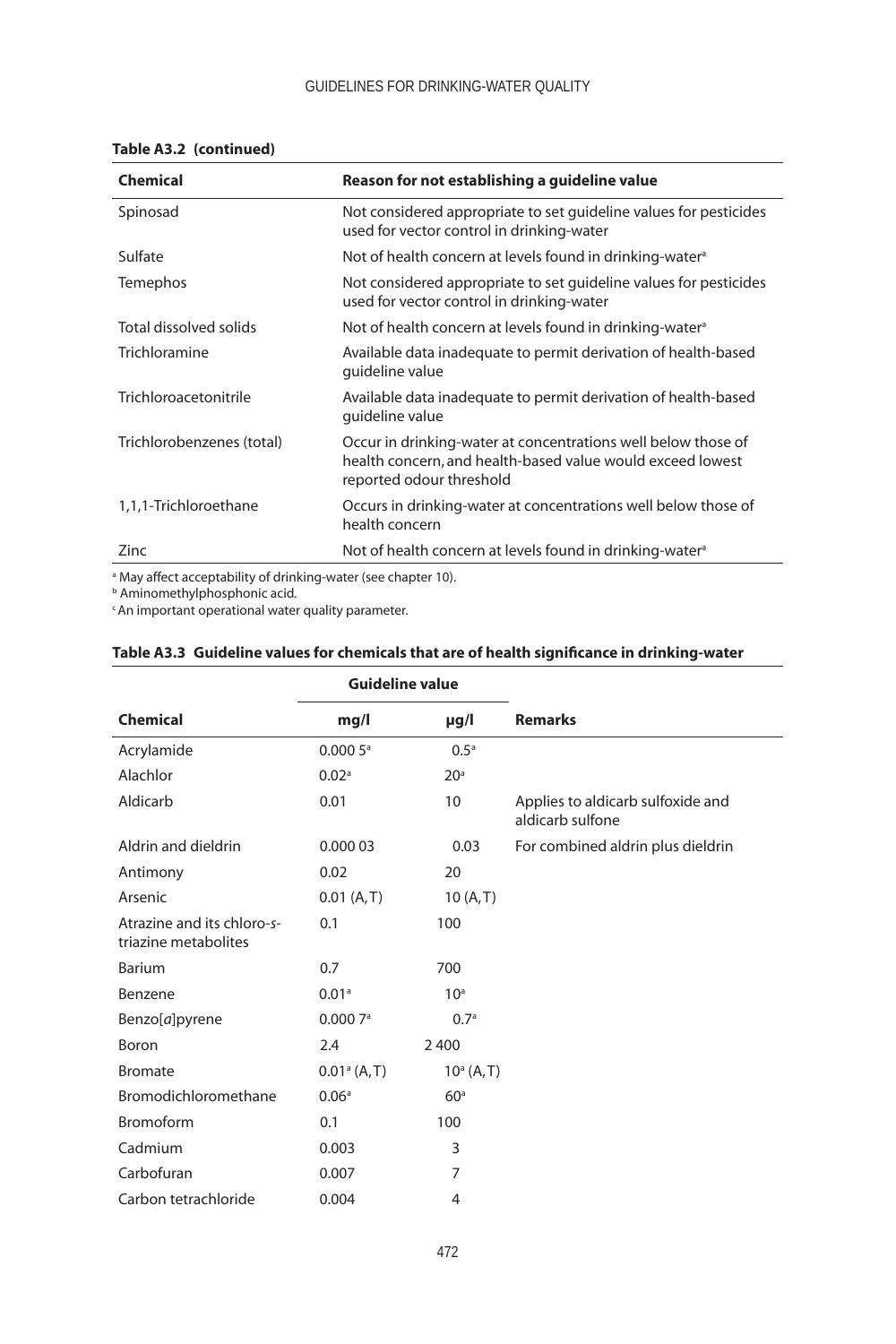|                                  | <b>Guideline value</b>    |                   |                                                                                                                                                                                                                                                                                                                                                                 |
|----------------------------------|---------------------------|-------------------|-----------------------------------------------------------------------------------------------------------------------------------------------------------------------------------------------------------------------------------------------------------------------------------------------------------------------------------------------------------------|
| <b>Chemical</b>                  | mg/l                      | µg/l              | <b>Remarks</b>                                                                                                                                                                                                                                                                                                                                                  |
| Chlorate                         | 0.7(D)                    | 700 (D)           |                                                                                                                                                                                                                                                                                                                                                                 |
| Chlordane                        | 0.0002                    | 0.2               |                                                                                                                                                                                                                                                                                                                                                                 |
| Chlorine                         | 5 <sup>(C)</sup>          | 5 000 (C)         | For effective disinfection, there should<br>be a residual concentration of free<br>chlorine of $\geq$ 0.5 mg/l after at least<br>30 min contact time at pH < 8.0. A<br>chlorine residual should be maintained<br>throughout the distribution system.<br>At the point of delivery, the minimum<br>residual concentration of free chlorine<br>should be 0.2 mg/l. |
| Chlorite                         | 0.7(D)                    | 700 (D)           |                                                                                                                                                                                                                                                                                                                                                                 |
| Chloroform                       | 0.3                       | 300               |                                                                                                                                                                                                                                                                                                                                                                 |
| Chlorotoluron                    | 0.03                      | 30                |                                                                                                                                                                                                                                                                                                                                                                 |
| Chlorpyrifos                     | 0.03                      | 30                |                                                                                                                                                                                                                                                                                                                                                                 |
| Chromium                         | 0.05(P)                   | 50 (P)            | For total chromium                                                                                                                                                                                                                                                                                                                                              |
| Copper                           | 2                         | 2 0 0 0           | Staining of laundry and sanitary ware<br>may occur below guideline value                                                                                                                                                                                                                                                                                        |
| Cyanazine                        | 0.0006                    | 0.6               |                                                                                                                                                                                                                                                                                                                                                                 |
| $2,4-Db$                         | 0.03                      | 30                | Applies to free acid                                                                                                                                                                                                                                                                                                                                            |
| $2,4$ -DBc                       | 0.09                      | 90                |                                                                                                                                                                                                                                                                                                                                                                 |
| DDT <sup>d</sup> and metabolites | 0.001                     | 1                 |                                                                                                                                                                                                                                                                                                                                                                 |
| Dibromoacetonitrile              | 0.07                      | 70                |                                                                                                                                                                                                                                                                                                                                                                 |
| Dibromochloromethane             | 0.1                       | 100               |                                                                                                                                                                                                                                                                                                                                                                 |
| 1,2-Dibromo-3-<br>chloropropane  | $0.001$ <sup>a</sup>      | 1 <sup>a</sup>    |                                                                                                                                                                                                                                                                                                                                                                 |
| 1,2-Dibromoethane                | $0.0004$ <sup>a</sup> (P) | $0.4^{\circ}$ (P) |                                                                                                                                                                                                                                                                                                                                                                 |
| Dichloroacetate                  | $0.05^{\circ}$ (D)        | $50^{\circ}$ (D)  |                                                                                                                                                                                                                                                                                                                                                                 |
| Dichloroacetonitrile             | 0.02(P)                   | 20 (P)            |                                                                                                                                                                                                                                                                                                                                                                 |
| 1,2-Dichlorobenzene              | 1 <sup>(C)</sup>          | 1 000 $(C)$       |                                                                                                                                                                                                                                                                                                                                                                 |
| 1.4-Dichlorobenzene              | 0.3 (C)                   | 300 (C)           |                                                                                                                                                                                                                                                                                                                                                                 |
| 1,2-Dichloroethane               | 0.03 <sup>a</sup>         | 30 <sup>a</sup>   |                                                                                                                                                                                                                                                                                                                                                                 |
| 1,2-Dichloroethene               | 0.05                      | 50                |                                                                                                                                                                                                                                                                                                                                                                 |
| Dichloromethane                  | 0.02                      | 20                |                                                                                                                                                                                                                                                                                                                                                                 |
| 1,2-Dichloropropane              | 0.04(P)                   | 40 (P)            |                                                                                                                                                                                                                                                                                                                                                                 |
| 1,3-Dichloropropene              | $0.02^{\circ}$            | 20 <sup>a</sup>   |                                                                                                                                                                                                                                                                                                                                                                 |
| Dichlorprop                      | 0.1                       | 100               |                                                                                                                                                                                                                                                                                                                                                                 |
| Di(2-ethylhexyl)phthalate        | 0.008                     | 8                 |                                                                                                                                                                                                                                                                                                                                                                 |
| Dimethoate                       | 0.006                     | 6                 |                                                                                                                                                                                                                                                                                                                                                                 |
| 1,4-Dioxane                      | $0.05^{\circ}$            | 50 <sup>a</sup>   | Derived using tolerable daily intake<br>approach as well as linearized<br>multistage modelling                                                                                                                                                                                                                                                                  |

## **Table A3.3 (continued)**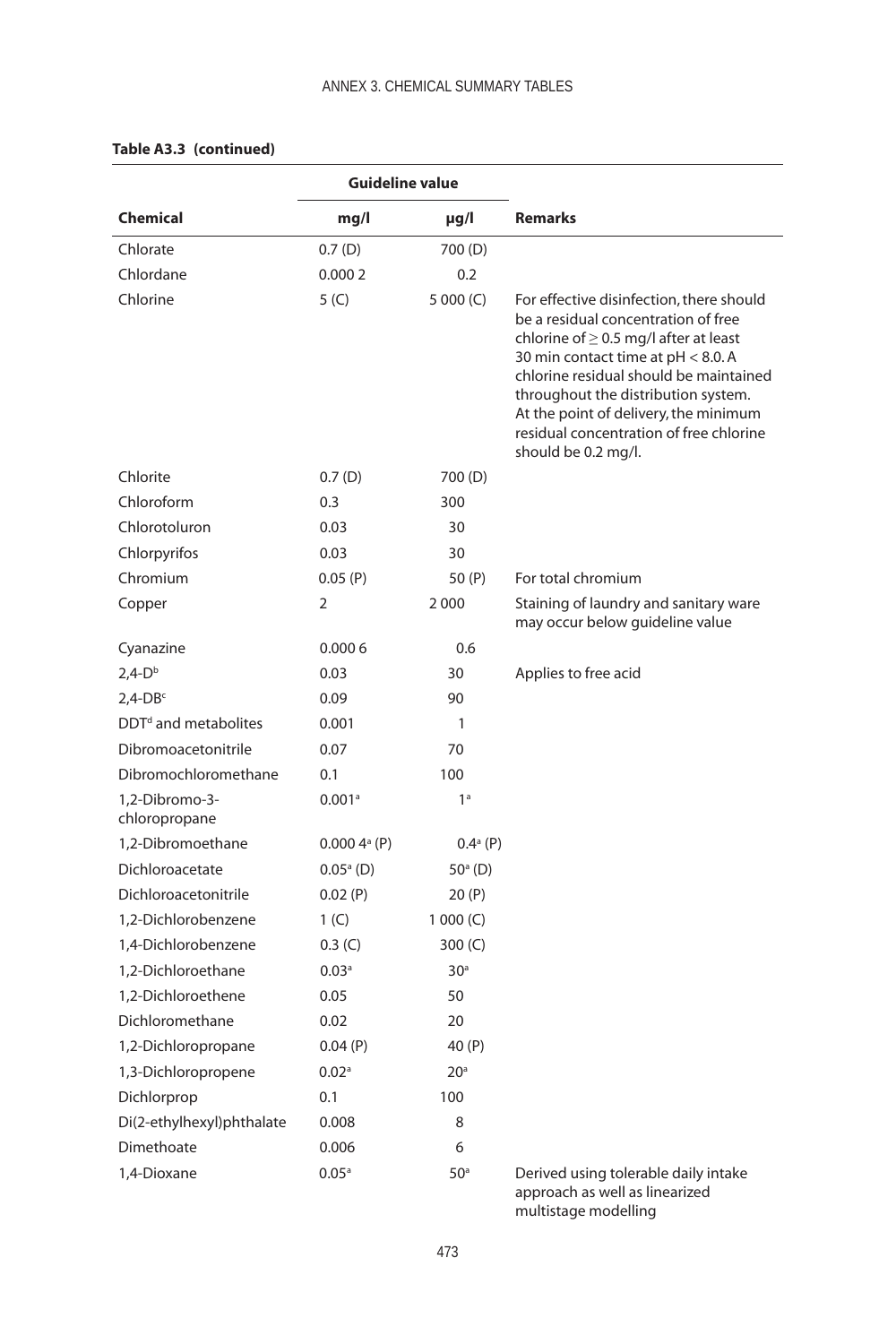|                          | <b>Guideline value</b>   |           |                                                                                                                      |
|--------------------------|--------------------------|-----------|----------------------------------------------------------------------------------------------------------------------|
| <b>Chemical</b>          | mg/l                     | $\mu$ g/l | <b>Remarks</b>                                                                                                       |
| Edetic acid              | 0.6                      | 600       | Applies to the free acid                                                                                             |
| Endrin                   | 0.0006                   | 0.6       |                                                                                                                      |
| Epichlorohydrin          | 0.0004(P)                | 0.4(P)    |                                                                                                                      |
| Ethylbenzene             | 0.3 (C)                  | 300 (C)   |                                                                                                                      |
| Fenoprop                 | 0.009                    | 9         |                                                                                                                      |
| Fluoride                 | 1.5                      | 1500      | Volume of water consumed and<br>intake from other sources should be<br>considered when setting national<br>standards |
| Hexachlorobutadiene      | 0.0006                   | 0.6       |                                                                                                                      |
| Hydroxyatrazine          | 0.2                      | 200       | Atrazine metabolite                                                                                                  |
| Isoproturon              | 0.009                    | 9         |                                                                                                                      |
| Lead                     | 0.01(A, T)               | 10(A, T)  |                                                                                                                      |
| Lindane                  | 0.002                    | 2         |                                                                                                                      |
| <b>MCPA</b> <sup>e</sup> | 0.002                    | 2         |                                                                                                                      |
| Mecoprop                 | 0.01                     | 10        |                                                                                                                      |
| Mercury                  | 0.006                    | 6         | For inorganic mercury                                                                                                |
| Methoxychlor             | 0.02                     | 20        |                                                                                                                      |
| Metolachlor              | 0.01                     | 10        |                                                                                                                      |
| Microcystin-LR           | 0.001(P)                 | 1(P)      | For total microcystin-LR (free plus cell-<br>bound)                                                                  |
| Molinate                 | 0.006                    | 6         |                                                                                                                      |
| Monochloramine           | 3                        | 3 0 0 0   |                                                                                                                      |
| Monochloroacetate        | 0.02                     | 20        |                                                                                                                      |
| Nickel                   | 0.07                     | 70        |                                                                                                                      |
| Nitrate (as $NO3-$ )     | 50                       | 50 000    | Short-term exposure                                                                                                  |
| Nitrilotriacetic acid    | 0.2                      | 200       |                                                                                                                      |
| Nitrite (as $NO2$ )      | 3                        | 3 0 0 0   | Short-term exposure                                                                                                  |
| N-Nitrosodimethylamine   | 0.0001                   | 0.1       |                                                                                                                      |
| Pendimethalin            | 0.02                     | 20        |                                                                                                                      |
| Pentachlorophenol        | $0.009$ <sup>a</sup> (P) | 9ª (P)    |                                                                                                                      |
| Selenium                 | 0.04(P)                  | 40 (P)    |                                                                                                                      |
| Simazine                 | 0.002                    | 2         |                                                                                                                      |
| Sodium                   | 50                       | 50 000    | As sodium dichloroisocyanurate                                                                                       |
| dichloroisocyanurate     | 40                       | 40 000    | As cyanuric acid                                                                                                     |
| Styrene                  | 0.02 (C)                 | 20 (C)    |                                                                                                                      |
| $2,4,5-T$                | 0.009                    | 9         |                                                                                                                      |
| Terbuthylazine           | 0.007                    | 7         |                                                                                                                      |
| Tetrachloroethene        | 0.04                     | 40        |                                                                                                                      |

## **Table A3.3 (continued)**